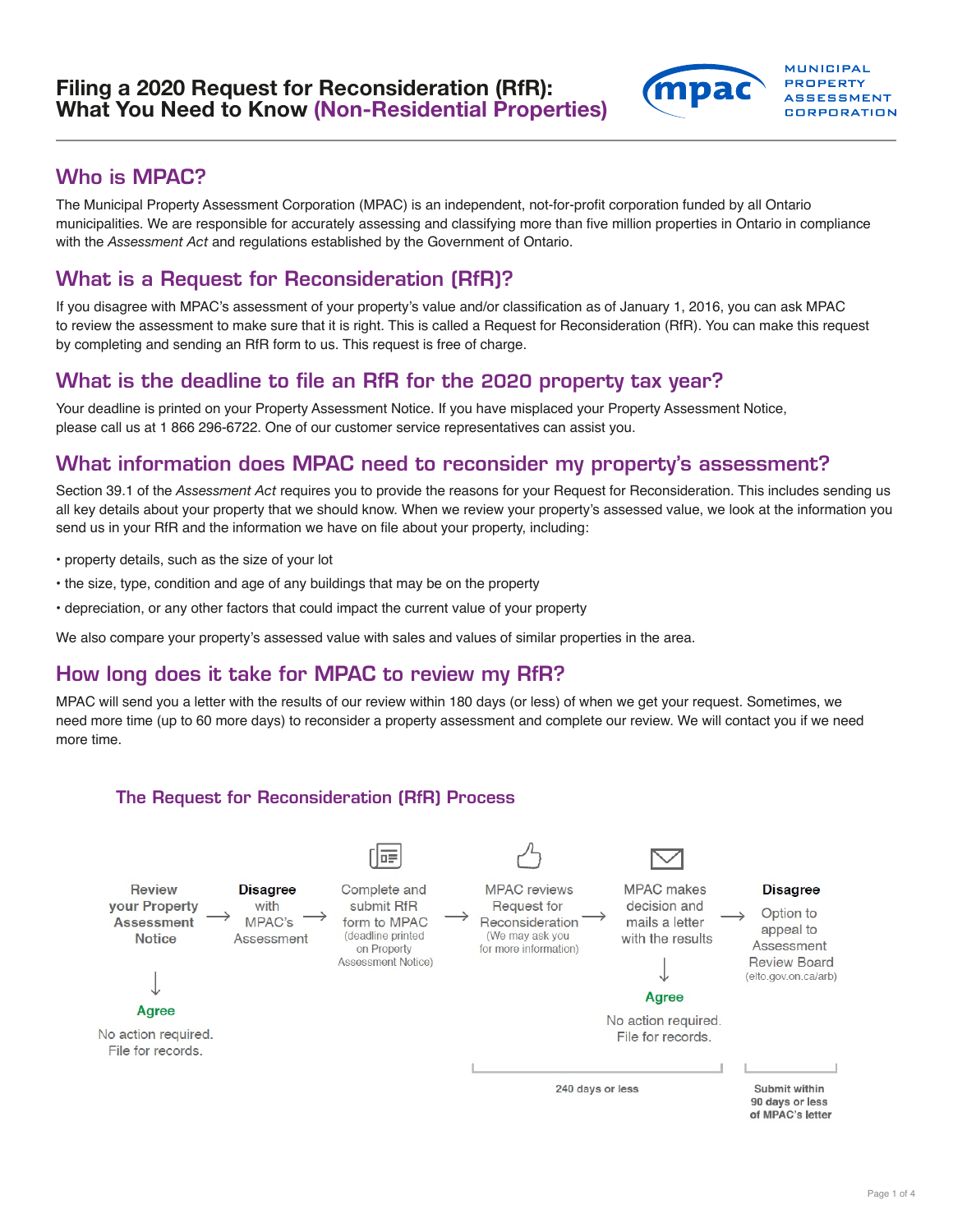

# How do I submit my completed RfR?

The fastest way to start the review of your property's assessment is to send MPAC your completed RfR form through [aboutmyproperty.ca.](https://aboutmyproperty.ca) While there are a number of factors that account for the assessment of a property, location is the most important one. As a result, comparing your assessment to similar properties in your area or neighbourhood will help you review your assessment. Log in to [aboutmyproperty.ca](https://aboutmyproperty.ca) with the Roll Number and Access Key found on page one of your Property Assessment Notice to compare your property to others in your neighbourhood. You can also use the interactive map to view and save your favourite properties, and download a detailed report to accompany your RfR submission. You may also send us your completed RfR form via [mpac.ca/ContactUs](https://www.mpac.ca/ContactUs), or mail.

**MUNICIPAL PROPERTY ASSESSMENT CORPORATION** 

### Need more information?

If you need more information or help completing the RfR form, or have any accessibility needs, please contact us for assistance at 1 866 296-6722 or TTY 1 877 889-6722.

# How does MPAC use the information in my completed RfR?

The information on the RfR form is collected under the authority of the *Assessment Act*. It will be used to reconsider your property's assessment. Please note that if your RfR is about eligibility for the farm property class, managed forest tax incentive program, or the conservation land tax incentive program, your request must be handled by Agricorp, or the Ministry of Natural Resources and Forestry, in accordance with Ontario Regulation 282/98. When you file your RfR with MPAC, you authorize MPAC to transfer your request to the appropriate agency/ministry for this purpose. Your privacy is protected under the *Municipal Freedom of Information and Protection of Privacy Act.*

# Appealing to the Assessment Review Board (ARB)

You may also file an appeal of MPAC's assessment with the ARB. The ARB is an independent tribunal (decision-making body) of the Ontario Ministry of the Attorney General.

Please note that if your property, or a portion of it, is classified as residential, farm or managed forests, you must first file an RfR with MPAC before you are eligible to appeal to the ARB.

There is a time limit to submit an appeal to the ARB. It starts on the date that MPAC issues the results of your RfR, and ends after 90 days. The deadline for submitting an appeal to the ARB will be in the letter that MPAC sends you with the results of the RfR review. You can find more information about how to file an appeal, including forms and fees, at [tribunalsontario.ca/arb/](https://arb.gov.on.ca/).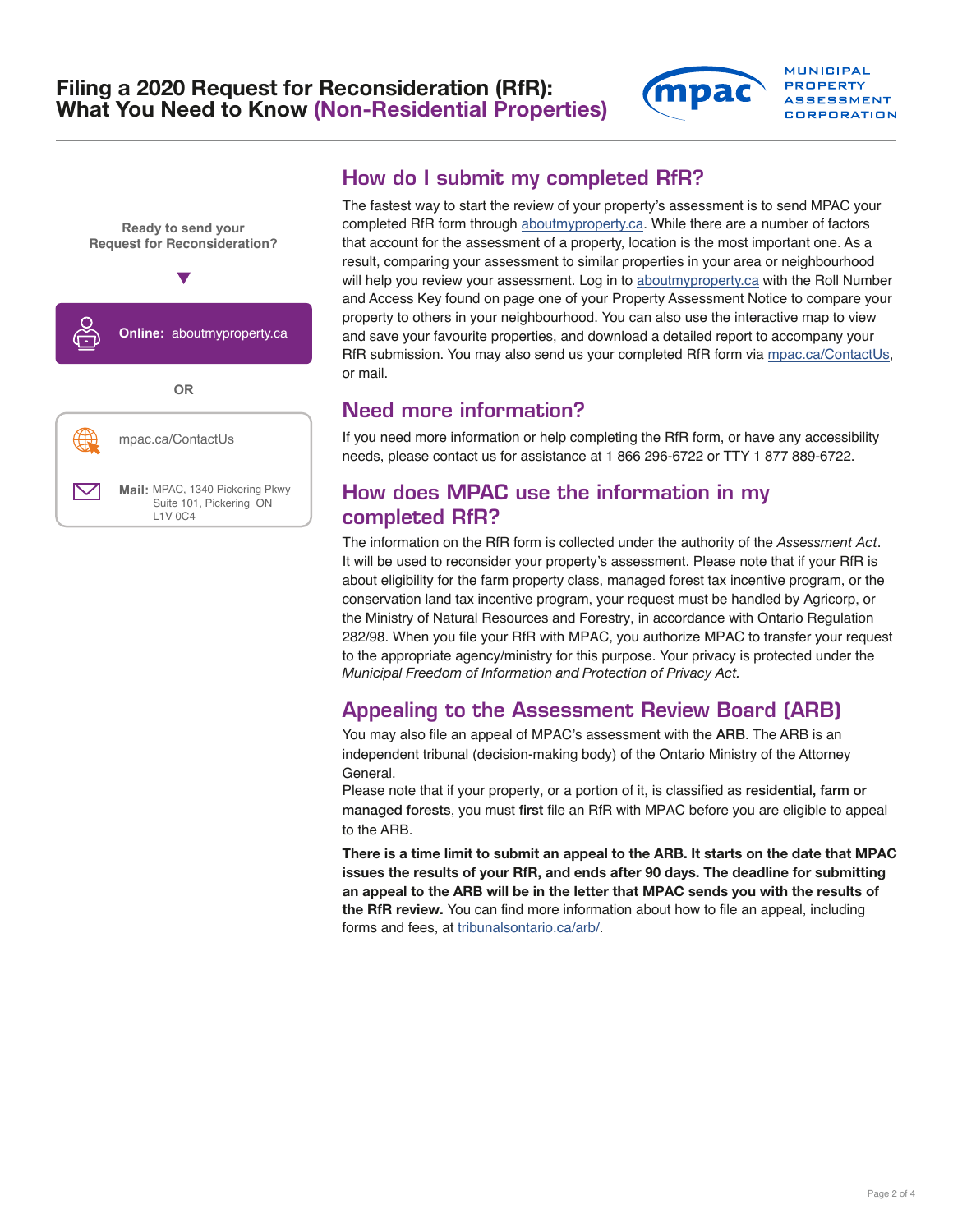

#### **Section 1: About your property**



| <b>Property Address</b>                |                               |                                        |                      |  |  |
|----------------------------------------|-------------------------------|----------------------------------------|----------------------|--|--|
| <b>Municipality</b>                    |                               |                                        | Date (dd/mm/yyyy)    |  |  |
| <b>Owner 1 (Last Name, First Name)</b> |                               | <b>Owner 2 (Last Name, First Name)</b> |                      |  |  |
| <b>Company Name (if applicable)</b>    |                               | Position/Title (if applicable)         |                      |  |  |
| <b>Business Phone Number</b>           | <b>Alternate Phone Number</b> |                                        | <b>Email Address</b> |  |  |

Tell us if we should send follow-up information about your RfR to a different mailing address than the property address:

| <b>Mailing Address</b>                                                                                                                                   |       |  |  |
|----------------------------------------------------------------------------------------------------------------------------------------------------------|-------|--|--|
|                                                                                                                                                          |       |  |  |
| What is your property's value on January 1, 2016?<br>(Top of page 1 of Property Assessment Notice or<br>Appropriatel Discovered L. Appropriation Matters | m. I. |  |  |

#### **Section 2: Reasons why MPAC should reconsider your property's assessed value**

In the box below, please tell us why you are asking MPAC to reconsider your property's assessed value. You must include the basis for your request and all relevant facts. Take as much space as you need or use a second sheet of paper if you are not completing this form online.

#### **Section 3: Supporting documentation you are providing**

Please tell us if you are including any documents or photographs with your RfR to support your request.

 $\Box$  Photos of this property

 $\Box$  Assessed value of similar properties

 $\Box$  Photos of similar properties

 $\Box$  Sale information for this property and other similar properties

**Amended Property Assessment Notice)** 

 $\Box$  Information supporting property tax exemption under Section 3 of the Assessment Act  $\Box$  Other documents, such as municipal zoning records

Page 3 of 4